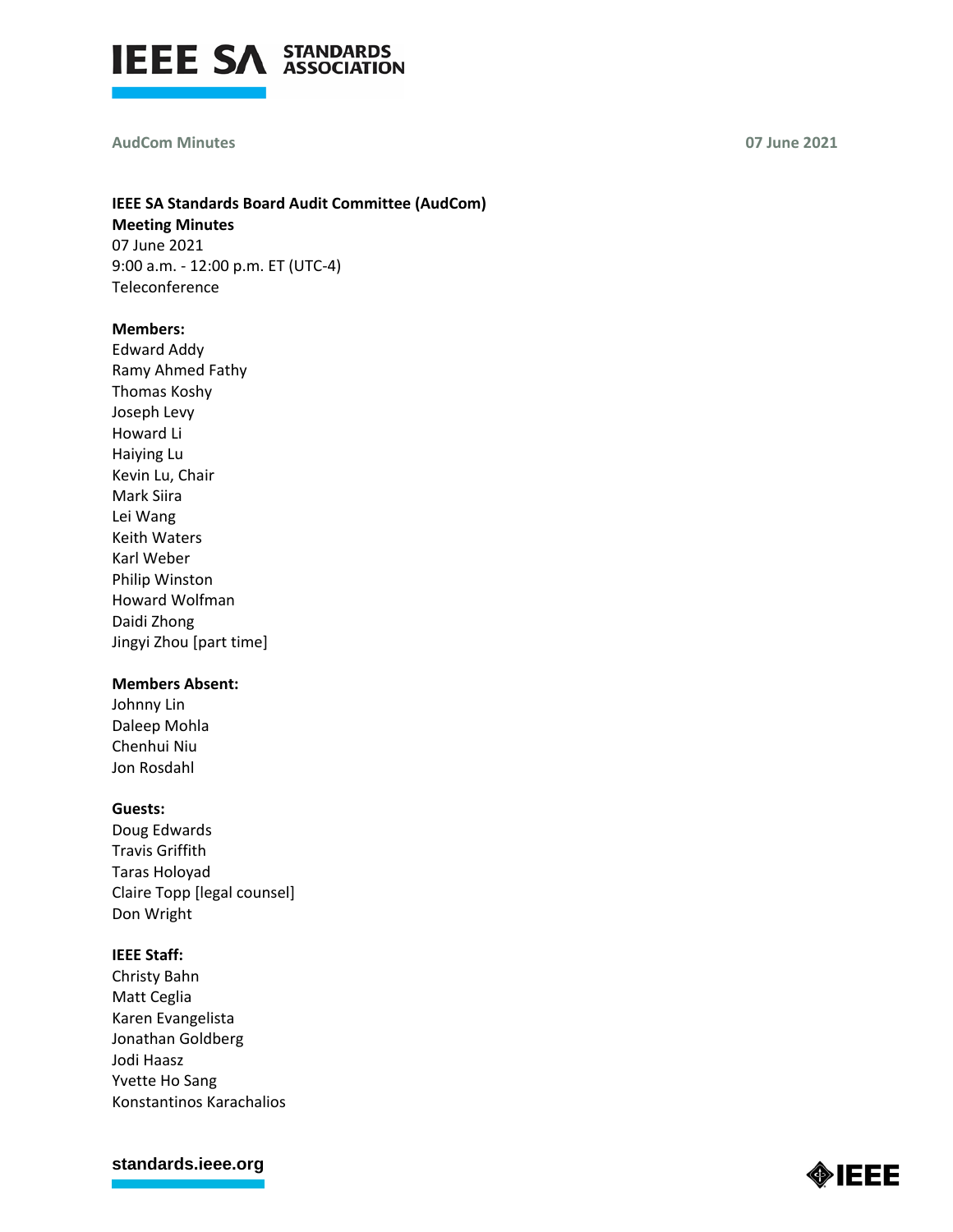Soo Kim Vanessa Lalitte Jiajia Liu Kelly Lorne Erin Morales Ashley Moran Adam Newman Christian Orlando Dan Perez Dave Ringle Pat Roder Jennifer Santulli Rudi Schubert Tom Thompson Lisa Weisser, Administrator Malia Zaman

# **[Unless otherwise noted, all votes are unanimous]**

## **1. CALL TO ORDER AND INTRODUCTIONS**

Chair Lu called the meeting to order at 9:01 a.m. ET (UTC-4) on 07 June 2021. There was a round of introductions.

## **2. REVIEW AND APPROVAL OF THE AGENDA**

Following a review of the agenda, Chair Lu asked if there were any changes to the published agenda. He noted that AudCom would discuss item 4.1.3 first at the request of one of the AudCom members. There were no additional changes.

**A motion was made (Koshy) and seconded (Waters) to approve the 07 June 2021 AudCom meeting agenda. In the absence of objection, the motion was approved.**

## **3. APPROVAL OF MINUTES OF THE 22 AND 23 MARCH 2021 AUDCOM MEETING**

**A motion was made (Wolfman) and seconded (Winston) to approve the minutes of the 22 and 23 March 2021 AudCom meeting. In the absence of objection, the motion was approved.**

## **4. P&P REVIEW**

# **4.1 Status of Continuing Standards Committee P&P Review**

4.1.1 APS/SC - Howard Li, Daleep Mohla

## **Motion: To recommend acceptance of the APS/SC P&P. Upon vote, the motion passed.**

4.1.2 IM/WM&A - Thomas Koshy, Lei Wang

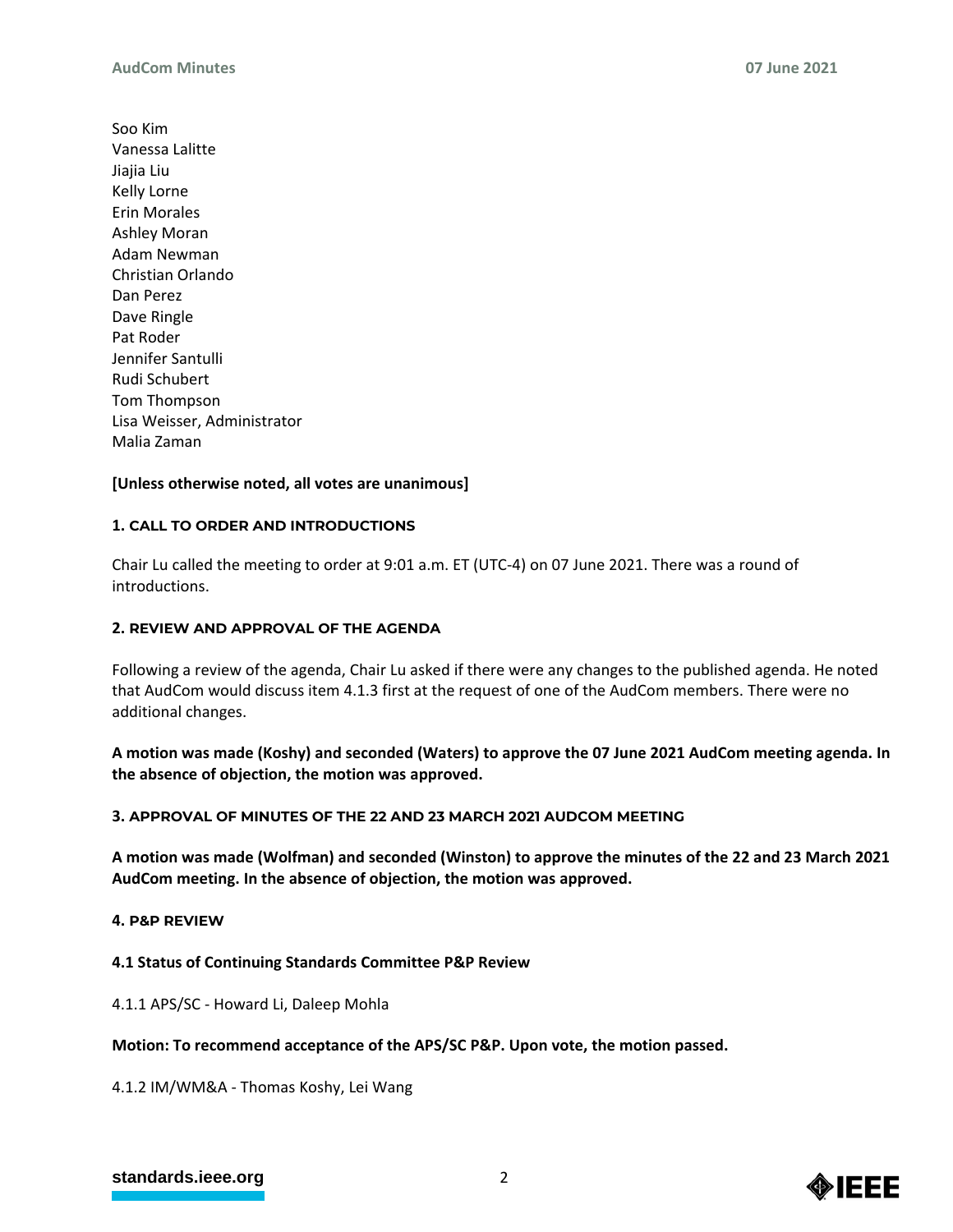# **Motion: To recommend acceptance of the IM/WM&A P&P. Upon vote, the motion passed.**

4.1.3 SEN/SC - Daleep Mohla, Jingyi Zhou

## **Motion: To recommend acceptance of the SEN/SC P&P. Upon vote, the motion passed.**

## **4.2 Status of New Standards Committee P&P Review**

4.2.1 AES/GA - Phil Winston, Johnny Lin

There are still open comments from the checklist that have not been addressed and the P&P will continue under review and move to the September 2021 AudCom agenda.

4.2.2 CEDA/SC - Thomas Koshy, Howard Wolfman

#### **Motion: To recommend acceptance of the CEDA/SC P&P. Upon vote, the motion passed.**

Following the outcome of this review, AudCom discussed item 6.1.1 on the agenda.

## **4.3 Status of Continuing Working Group P&P Review**

There were no continuing Working Group P&P reviews.

#### **4.4 Status of New Working Group P&P Review**

## 4.4.1 COM/SDB/CEA - Joseph Levy, Karl Weber

**Motion: To conditionally deem without issue the COM/SDB/CEA Working Group P&P; contingent upon minor editorial corrections, to be completed by staff, and one additional edit related to Open Source, to be confirmed by the Standards Committee and completed by staff before the SASB Meeting. Upon vote, the motion passed.**

Note: This condition has been met.

4.4.2 IAS/PPIC (Common - all IAS/PPIC Individual WGs) - Ramy Fathy, Mark Siira

**Motion: To deem without issue the IAS/PPIC (Common - all IAS/PPIC Individual WGs) Working Group P&P. Upon vote, the motion passed.**

4.4.3 BOG/SESCom (Common - all BOG/SESCom Individual WGs) - Phil Winston, Edward Addy

# **Motion: To deem without issue the BOG/SESCom (Common - all BOG/SESCom Individual WGs) Working Group P&P. Upon vote, the motion passed.**

4.4.4 VT/CBTC&SIG (Common - all VT/CBTC&SIG Individual WGs) - Joseph Levy, Keith Waters

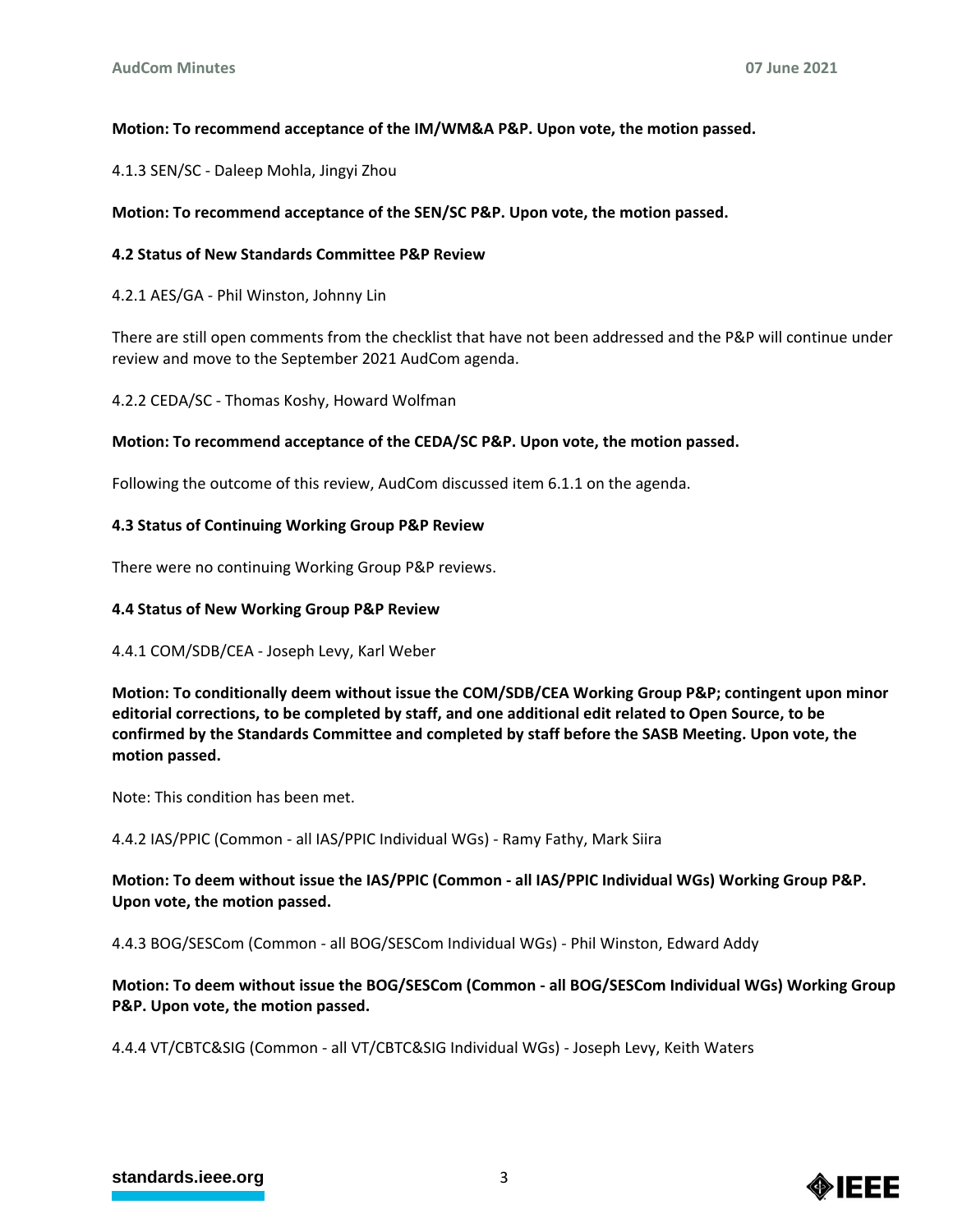**Motion: To conditionally deem without issue the VT/CBTC&SIG (Common - all VT/CBTC&SIG Individual WGs) Working Group P&P; contingent upon one edit related to Open Source, to be confirmed by the Standards Committee and completed by staff before the SASB Meeting. Upon vote, the motion passed.**

Note: This condition has been met.

4.4.5 VT/HSTMSC (Common - all VT/HSTMSC Entity WGs) - Daidi Zhong, Jon Rosdahl

**Motion: To conditionally deem without issue the VT/HSTMSC (Common - all VT/HSTMSC Entity WGs) Working Group P&P; contingent upon minor editorial corrections, to be completed by staff before the SASB Meeting. Upon vote, the motion passed.**

Note: This condition has been met.

## **5. OLD BUSINESS**

## **5.1 Action Item Review - Lisa Weisser**

Lisa Weisser reported on action items carried over from prior AudCom meetings:

| Action Item         | <b>Status</b> | Update                                   |
|---------------------|---------------|------------------------------------------|
| Develop AudCom FAQs | In Progress   | The FAQs will include information from   |
|                     |               | the WG P&Ps ad hoc, the ad hoc about     |
|                     |               | AudCom reviews, SC & WG Chairs, the      |
|                     |               | baselines and their use, etc. AI for all |
|                     |               | who have questions to send them.         |

There was a discussion about the draft FAQ document that was sent to AudCom for review. The review period for the draft document was still underway, but additional feedback was obtained during the discussion.

# **5.2 Update on P&Ps Due in 2021**

Lisa Weisser displayed the list of Standards Committees with P&P expiring at the end of 2021 that have not yet submitted an updated P&P document to AudCom. She also displayed the list of Standards Committees with P&P that were recently accepted that have not yet submitted Working Group P&P for review by AudCom. She mentioned that reminders have been sent, and staff will continue to work with these committees to help get the documents submitted to AudCom.

# **5.3 Ad Hoc Update - Improved Opportunities for AudCom Member Review of Materials**

Chair Lu reviewed the material that was previously shared with AudCom for feedback, which included the updated versions of the AudCom Conventions for the Review of Standards Committee and SCC Policies & Procedures, the AudCom Conventions for the Review of Working Group Policies & Procedures, and AudCom Review Process Flowcharts for Standards Committee and Working Group P&P. He especially acknowledged Doug Edwards and Joseph Levy for their contributions to the ad hoc work.

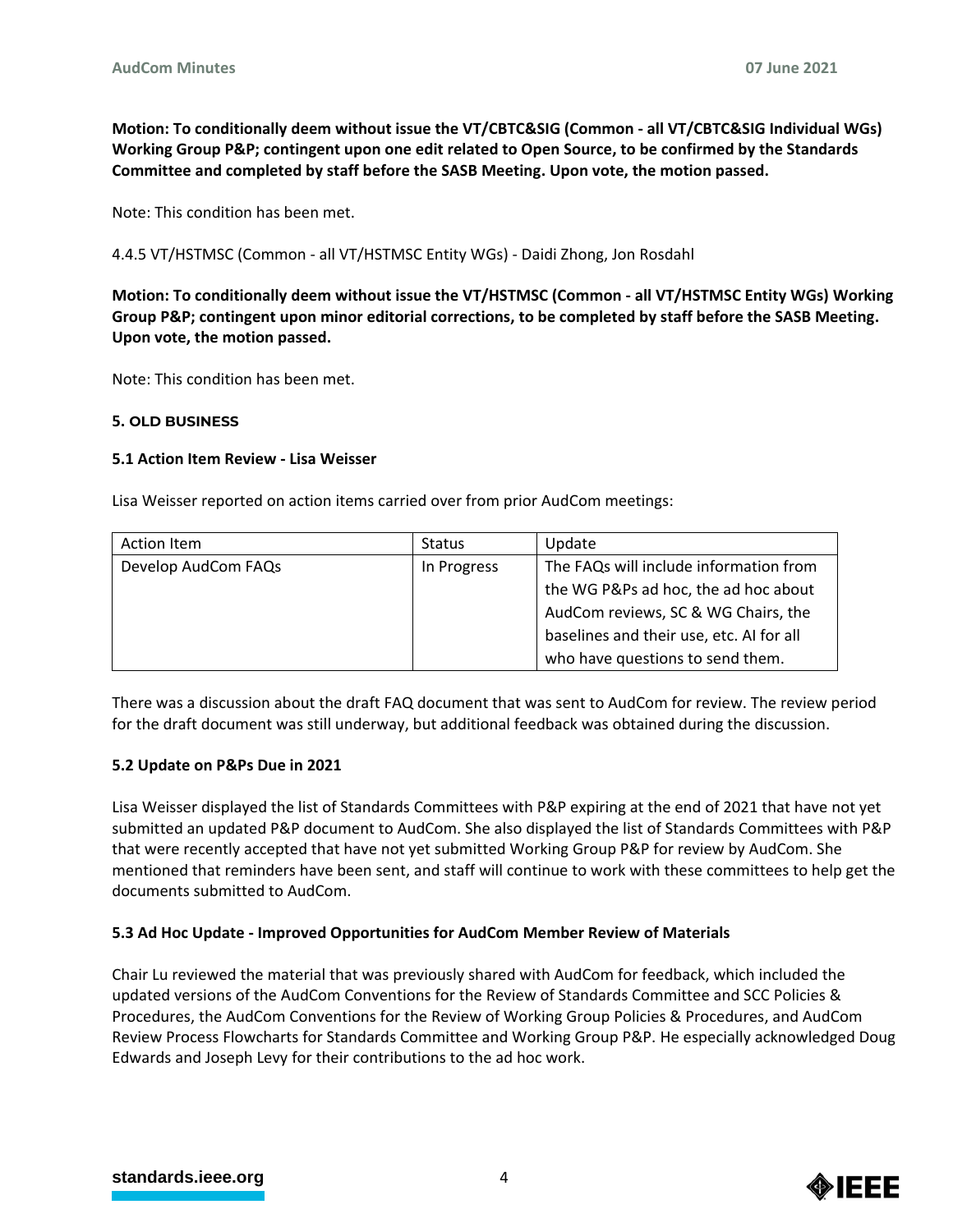A motion was made (Koshy) and seconded (Wolfman) to approve the recommended changes to the AudCom Conventions and the process flowcharts:

**Motion: The ad hoc recommends that AudCom approve the changes to the AudCom Conventions for the Review of Standards Committee and SCC Policies & Procedures and the AudCom Conventions for the Review of Working Group Policies & Procedures as shown in the documents:**

**- AudCom Conventions with recommended changes shown V3**

**- AudCom Conventions WG P&P V5**

**And the updated review process flow diagrams shown in:**

**- P&P Review Process - r6**

**These changes provide additional information about timeline targets for the review process and help clarify some elements of the review process.**

In the absence of objection, the motion was approved. Chair Lu disbanded the ad hoc, with thanks.

Note: The updated AudCom Conventions documents and the process flowcharts are posted on the AudCom web pages.

## **5.4 Committee Member Interactions/Comments RE: myProject**

AudCom members brought up features that would help them do the AudCom work in myProject. Some of these are similar to work that is already planned for NesCom and RevCom, including:

- Faster navigation through the agenda, so AudCom members can quickly go through all the documents without having to return to either the main menu or the top of the agenda.
- The ability to see what has already been reviewed.

AI: Lisa Weisser will ask the myProject team if the planned enhancements can be incorporated in the AudCom section in myProject, too.

There was also a discussion about some of the AudCom functions not being easy to find. Lisa Weisser suggested that there can be another training session for any AudCom members who might benefit from a refresher on navigating through the AudCom functions within myProject.

AI: Lisa Weisser will send a poll to find a convenient time(s) for a refresher training session on navigating through the AudCom sections within myProject.

Also, during this discussion, Chair Lu mentioned that Joseph Levy developed a document for AudCom with guidelines for using the checklists.

AI: Lisa Weisser will send the draft checklist guidelines document to AudCom.